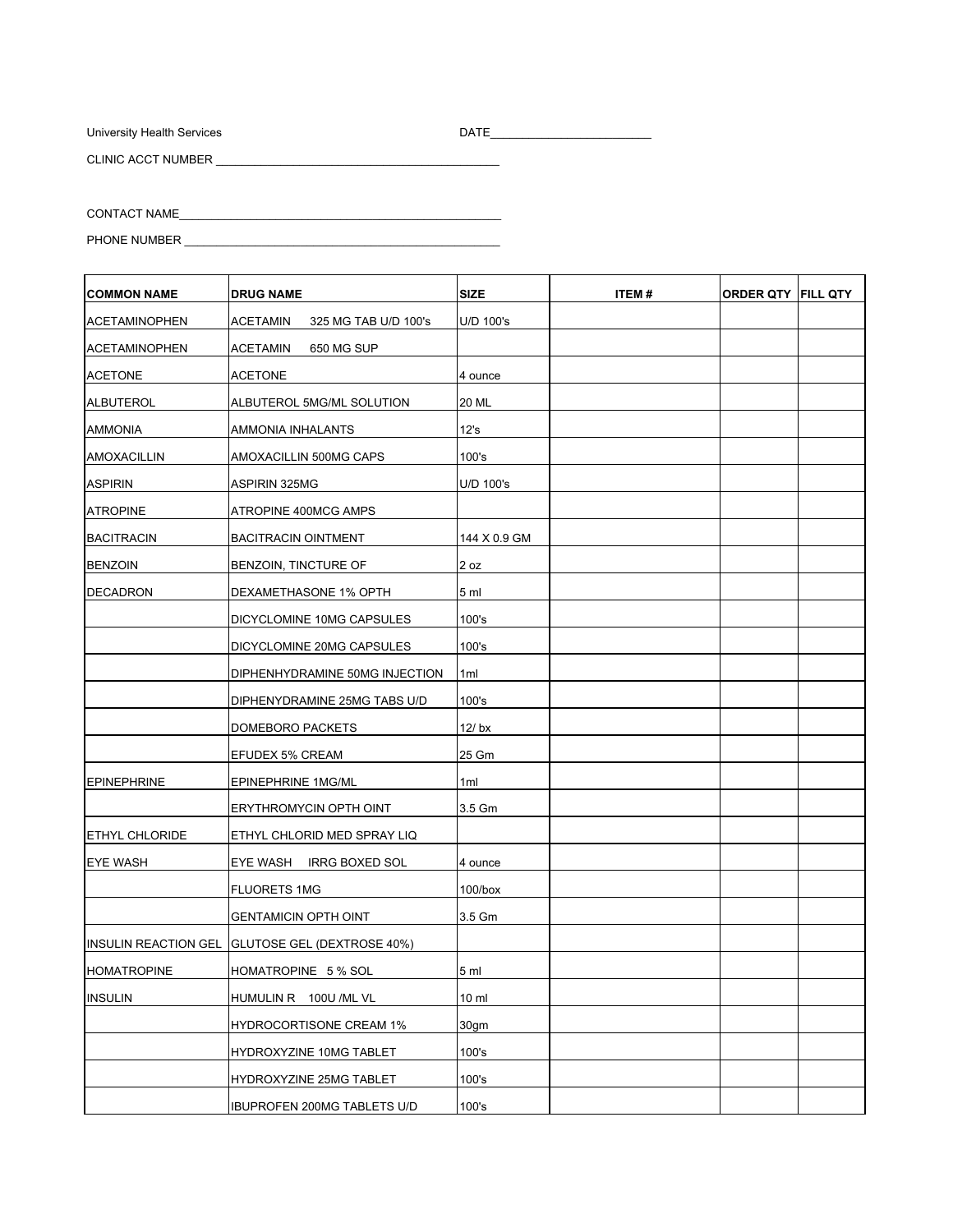|                                  | IPRATROPRIUM BROMIDE 0.02%                     | 30 X 2.5 ml       |  |  |
|----------------------------------|------------------------------------------------|-------------------|--|--|
|                                  | <b>ITCH-X OINTMENT</b>                         | 38gm              |  |  |
|                                  | <b>ITCH-X SPRAY</b>                            | 60ml              |  |  |
| POTASSIUM HYDROXIDE KOH SOLUTION |                                                | 2 oz bottle       |  |  |
|                                  | LIDOCAINE 1% W/EpI 10mg/ml vial                | 30ml              |  |  |
|                                  |                                                |                   |  |  |
|                                  | LIDOCAINE 1%, 10MG/ML VIAL                     | 30ml              |  |  |
|                                  | LIDOCAINE 1%, 2ML VIALS                        | 25 X 2ML          |  |  |
|                                  | LIDOCAINE 2% VISCOUS                           | 100ml             |  |  |
|                                  | LOPERAMIDE 2MG CAPS                            | 100's             |  |  |
|                                  | LUGOL'S SOLUTION                               | 12 oz             |  |  |
|                                  | MECLIZINE 12.5MG TABS                          | 100's             |  |  |
| DOSE CUPS                        | MEDICINE<br>CUPS 100C 1108                     | sleeve of 100     |  |  |
|                                  | <b>MEDIPLAST</b>                               | 25/BOX            |  |  |
|                                  | MYLANTA                                        | 12oz              |  |  |
|                                  | <b>NAPHCON A</b>                               | 15 <sub>ml</sub>  |  |  |
|                                  | NITROGLYCERIN 0.4MG                            | 4 X 25            |  |  |
|                                  | PEN VK 500MG                                   | 100 bottle        |  |  |
| <b>PROMETHAZINE</b>              | PHENERGAN<br>25 MG AMP                         | 1 <sub>m</sub>    |  |  |
|                                  | PODOPHYLLIN IN BENZOIN (PODOCON-               | <b>15 ML</b>      |  |  |
|                                  | POLYSPORIN OINTMENT PACKET                     | 144 X 0.9 GM      |  |  |
| POTASSIUM CHLORIDE               | Potassium Chloride Solution 10%                | 240 ml            |  |  |
| <b>PREDNISONE</b>                | PREDNISONE 20MG TABLET                         | U/D 100's         |  |  |
|                                  | PRESCRIPTION PADS                              |                   |  |  |
| <b>PROMETHAZINE</b>              | <b>PROMETH</b><br>25 MG TAB                    | 100's             |  |  |
| PROMETHAZINE                     | PROMETH N+ 25 MG/ML VL                         |                   |  |  |
| PROMETHAZINE                     | PROMETHEGAN 25 MG SUP                          | 12's              |  |  |
| <b>PROMETHAZINE</b>              | <b>PROMETHEGAN 12.5 MG SUP</b>                 | 12's              |  |  |
|                                  | PROPARACAINE HCL OPTH SOLN                     | 15 ML             |  |  |
|                                  | RANITIDINE 75MG                                | 60                |  |  |
|                                  |                                                |                   |  |  |
| <b>CEFTRIAXONE</b>               | ROCEPHIN 1 GRAM VIAL                           |                   |  |  |
| <b>CEFTRIAXONE</b>               | ROCEPHIN 2 GRAM VIAL                           |                   |  |  |
| <b>CEFTRIAXONE</b>               | ROCEPHIN 250MG VIAL                            |                   |  |  |
|                                  | SILVADENE                                      | 400MG/JAR         |  |  |
|                                  | SILVER NITRATE STICKS                          | 100/ can          |  |  |
|                                  | NORMAL SALINE (INHALASOD CHL INH 0.9 %DEYPK VL | $100 \times 3$ ml |  |  |
|                                  | METHYLPREDNISOLONE SOLU MEDROL 125 MG AOV      |                   |  |  |
|                                  | METHYLPREDNISOLONE SOLU MEDROL 500 MG VIAL     |                   |  |  |